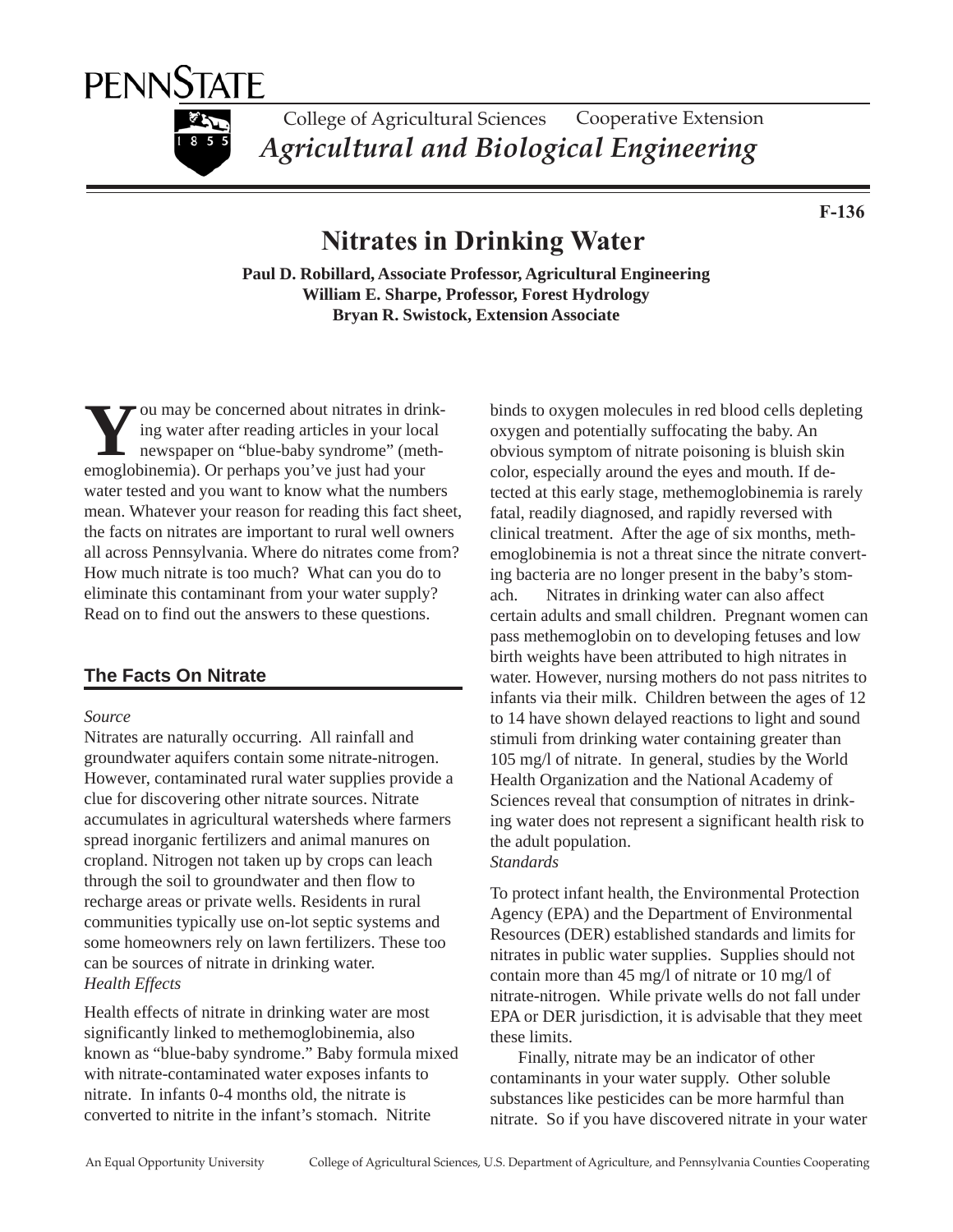supply, you might consider having water tested for other substances which are potential contaminants in your area.

## **Solving The Nitrate Problem**

To solve the nitrate problem, you can substitute bottled water for drinking and cooking water, eliminate the nitrate source, use an alternate water supply or treat the water before using it.

### *Bottled Water*

You may consider purchasing bottled water for drinking and cooking. For "at risk" family members infants and pregnant mothers), this is an effective, low cost means of decreasing health risks.

### *Consider the Source*

In the long term, preventing nitrate contamination at the source is more effective than treating it. So consider the nitrate source. Check your septic system. Is the absorption field properly handling the wasteflows? Check your well. Is it properly constructed with casing, grouting and a cover to prevent surface water from entering? Have you constructed adequate diversion ditches to keep runoff from the well? What about the well itself? Is it shallow or deep? Are you located in an agricultural area where your well draws from nitrate-contaminated groundwater? Note that shallow wells and springs are particularly prone to nitrate contamination.

Once you discover the nitrate source, take actions to reduce or eliminate nitrate leaching. For septic system failures, this may mean having the tank pumped or replacing a drainage field. For well contamination, you may correct the problem simply by diverting surface water away from the well. Also insure that the well casing extends at least a foot above ground and has a suitable cap. If your well is too shallow, developing a new well that drains water from a less contaminated aquifer may be the only answer.

With agricultural nitrate leaching, often you may have no control of the nitrate source. But you still have another option before turning to treatment equipment. You might consider mixing high and low nitrate water. Although this reduces the total mixed nitrate concentration, note that blended water still may not be safe for infants.

## *Treatment for Nitrate*

Once a water supply becomes contaminated with nitrate, it is costly to treat. While treatment to meet drinking water needs is practical, treatment of larger quantities like livestock supplies is costly. Ion exchange units, reverse osmosis, or distillation all remove nitrate from drinking water. Note that boiling water does not remove nitrates and is not a treatment alternative. In fact, it increases nitrate concentrations as water evaporates.

An **ion exchange unit** operates much like a household water softener. A softener filters calcium and magnesium laden water through a resin coated with sodium ions. As water flows through the unit, the resin releases its sodium ions and readily trades them for the calcium and magnesium. For nitrate removal, the resin exchanges chloride ions for nitrate and sulfate ions in the water. After treating many gallons of water, the resin will "run out" of chloride. Regenerating the resin with a concentrated solution of sodium chloride (you can use bicarbonate instead of chloride) recharges it for further treatment. Figure 1 shows how the ion exchange process works.

Ion exchange does have drawbacks. Because the resin prefers the sulfate exchange, water high in sulfates hinders the nitrate exchange and reduces system effectiveness. If the resin becomes saturated, it releases the nitrates in place of sulfates, resulting in an increased nitrate concentration in the "treated" water. Also, nitrate ion exchange can make the water corrosive. Neutralizing the water after it leaves the unit reduces this effect. Finally, ion exchange can be expensive and requires maintenance. Since the backwash brine will be high in nitrates, care must be given to its disposal.

**Reverse osmosis** is another treatment mechanism. Figure 2 shows the reverse osmosis process. As water enters the unit under pressure, it pushes against a cellophane-like plastic sheet or cellulose—also called a semipermeable membrane. The membrane acts like a sieve, leaving ions like nitrates on one side and allowing ion-free water to pass through the membrane. How well the membrane filters the water is measured by the rejection rate. That is, how much nitrate will the membrane reject? Estimates are around 83 to 92 percent of the incoming nitrate. Naturally, knowing the original nitrate concentration in the water is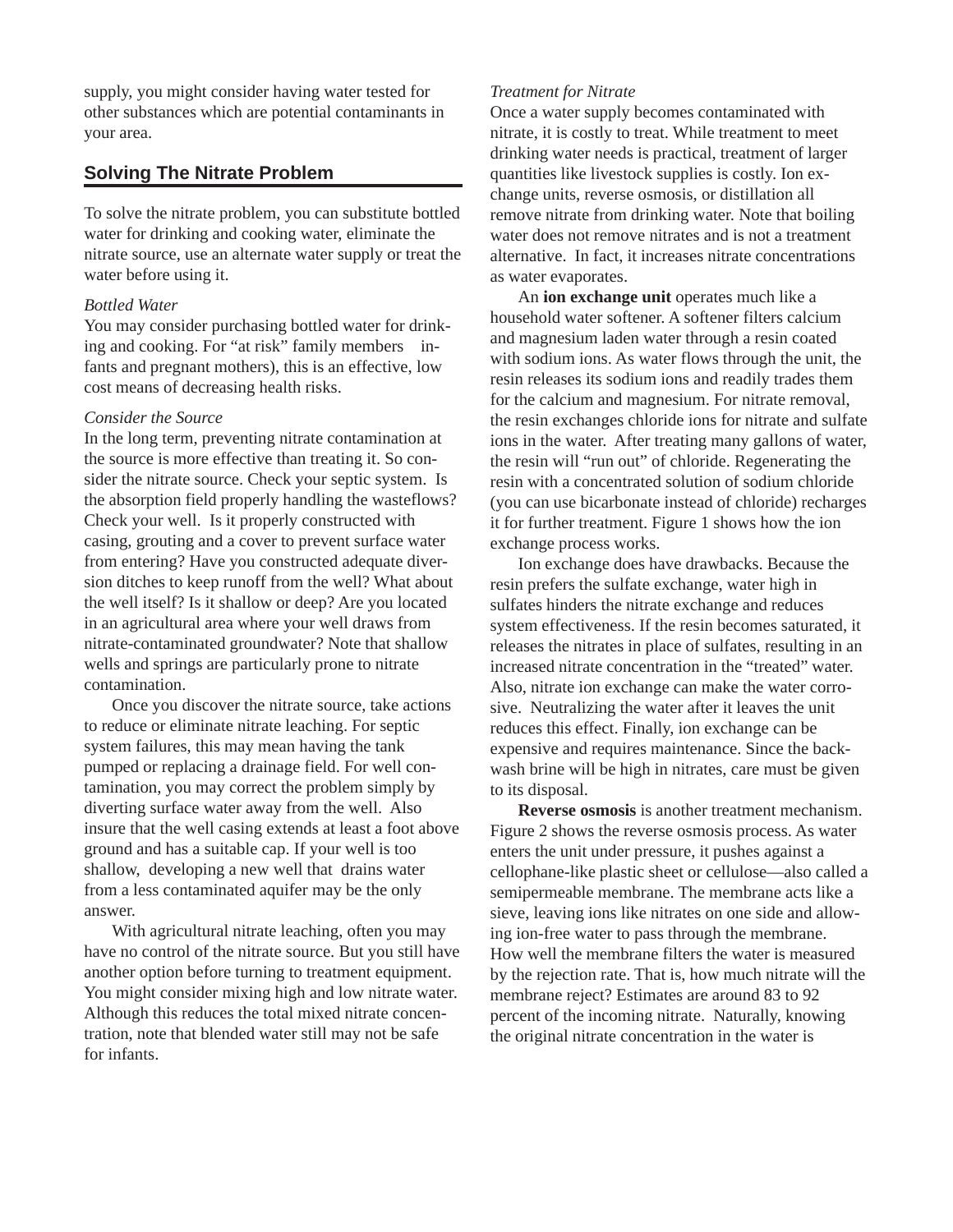

**Resin blowup during regeneration cycle**

**Figure 1. An ion exchange unit showing nitrate removal. The blowup on the right shows what happens during regeneration.**